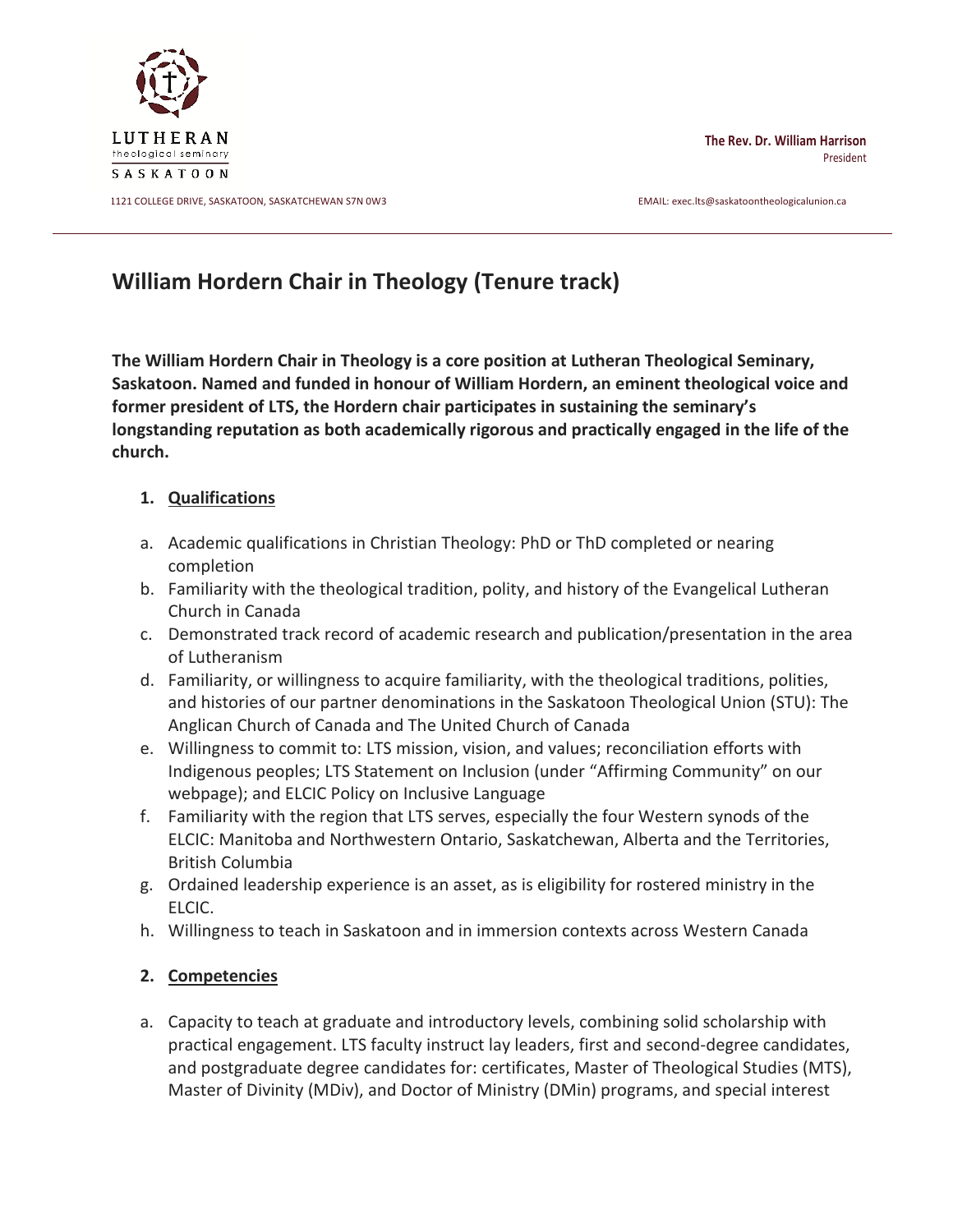courses at the undergraduate university level.

- b. Demonstrated effectiveness as a teacher in adult and professional contexts
- c. Ability and willingness to teach in online and hybrid (mixed online and in-person) contexts
- d. Capacity for academic research and publication/presentation, relevant to the priorities of LTS and the STU.

## **3. Responsibilities**

## a. Teaching

Teach courses in Theology and associated areas. The Hordern Chair is responsible for instruction in Lutheran Confessions and other aspects of Lutheran thought.

#### b. Student Advising

Be in regular communication with assigned students, providing academic guidance and support while keeping the faculty updated on student progress and needs.

#### c. Program Administration

Participate in administration within LTS and the STU, as required to serve the program.

#### d. Research

Undertake a program of research, accompanied by appropriate presentation and/or publication activity. LTS permanent faculty file a 3-year plan of research with the president.

e. Participation in the Life of the Church Participate in the life of the ELCIC, including membership in the candidacy committee of one or more synod(s).

## f. Participation in the LTS and STU communities

Share in the life of LTS and the STU, including participation in worship, social, and academic events. Biennially, deliver a presentation on some aspect of your discipline that specifically reflects on the views of a significant scholar or scholarly tradition belonging to one of LTS's STU partners (Anglican, United Church) to STU faculty and advanced degree students; in any 3-presentation cycle both partner traditions must be addressed.

## **4. Residency**

The Hordern Chair is expected to reside within the territory covered by the four Western synods of the ELCIC, where the role may be filled on a distributed basis, or in Saskatoon, where our offices are located.

## **5. Appointment Level**

The Hordern Chair may be appointed at the assistant or associate level, with salary and benefits according to the LTS salary scale and Faculty Handbook.